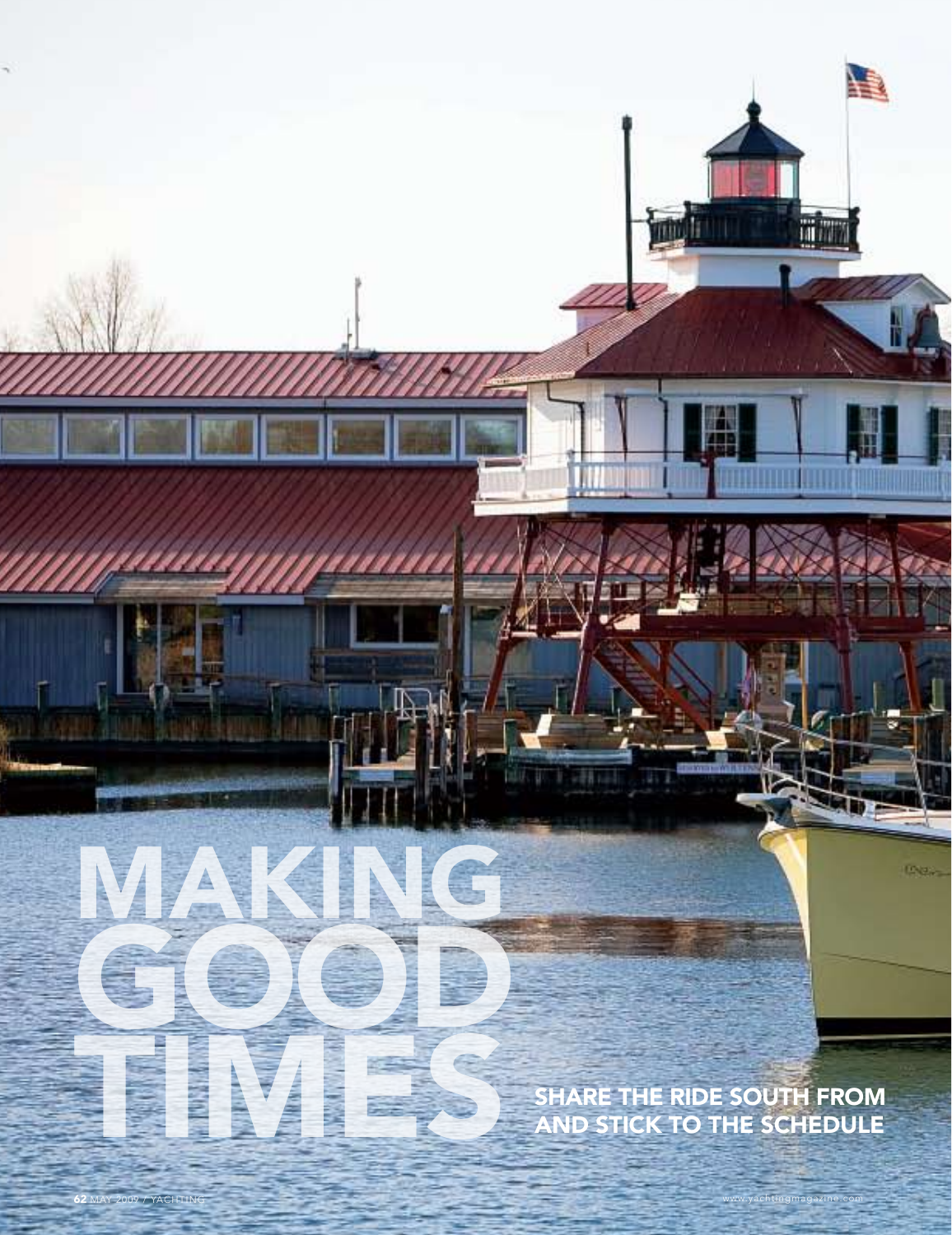## BY CAPT. KEN KREISLER

SOLOMONS ISLAND, MARYLAND, THROUGH COASTAL NORTH CAROLINA WITH NEW-FOUND FRIENDS ON THE KROGEN EXPRESS 52. PHOTOGRAPHY BY JOHN BILDHAL

冨

ĩë

 $\overline{a}$ 

**CT** 

**TAR**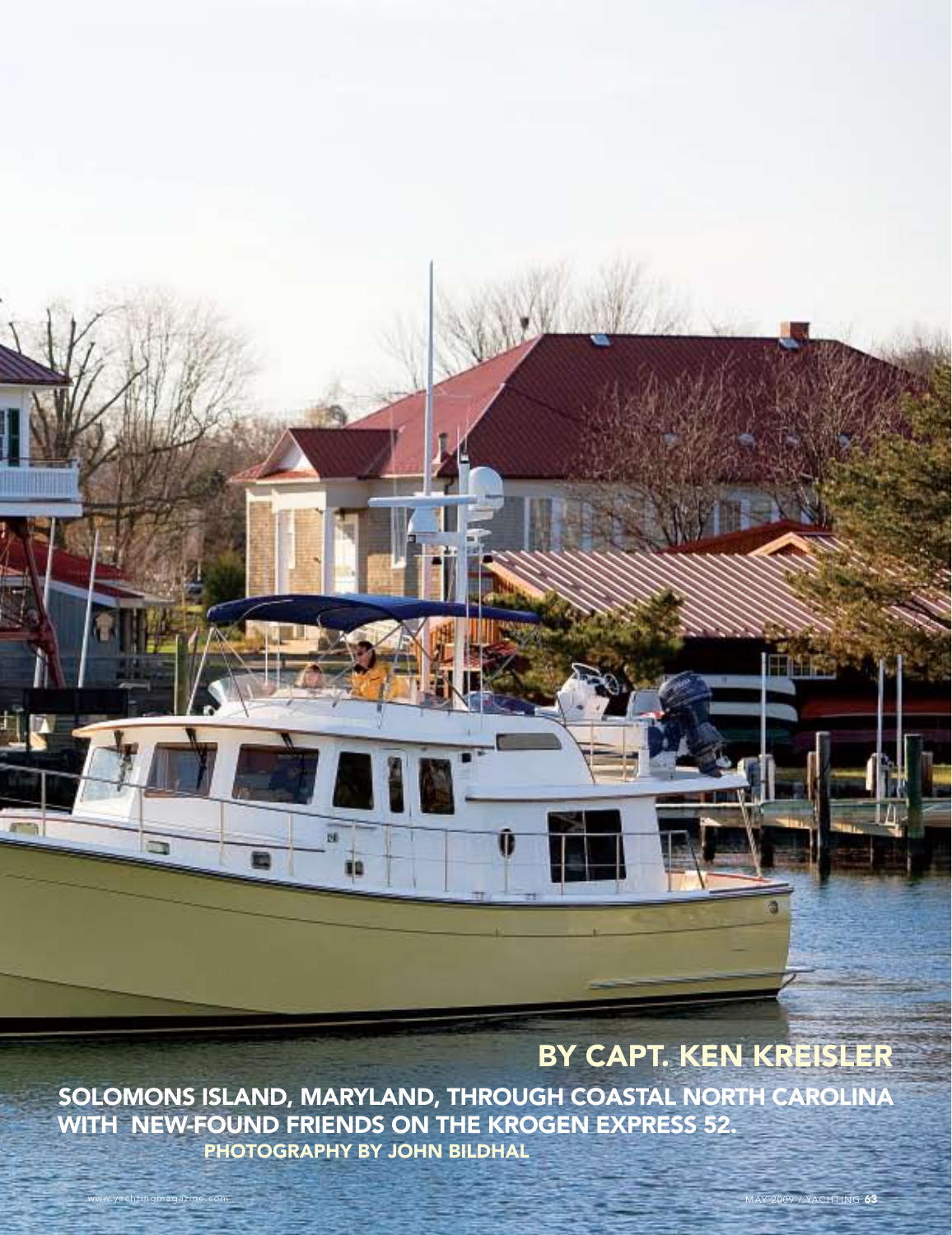

a steady 20 knots across the Chesapeake Bay, I knew from past trips, that the expected quick, steep chop could make the 98-mile run to Portsmouth, Virginia, our first stop, seem a bit longer.

 I was just glad to be aboard *Daystar*, a Krogen Express 52. A distinct chill was in the air and the sky was clear with just a few wispy cirrus clouds when photographer John Bildahl and I arrived at the dock. I had been trying to make arrangements to get myself—and Bildahl, of course—to be part of the delivery crew to take *Daystar* south from the Chesapeake to Hilton Head. But my travel calendar and that of the boat had not jibed well enough to secure a berth for me. Until now.

Turned out Bob Louden, director of sales and yacht services for Krogen Express along with his wife Machelle, and their 12-year-old daughter Amanda, would be taking *Daystar* south, leaving from Solomons Island, Maryland. I would be along for the ride until New Bern, North Carolina. The Loudens would push on to Hilton Head.

I didn't need to sweat that wind. The Krogen Express is an excellent sea boat that made the chop of the Chesapeake little more than an afterthought. The trip was going as expected, with some winddriven spray across the port bow. But we were right on schedule: The boat hummed along at a rock-steady 14 knots.

With all of us comfortably seated within the confines of our spacious wheelhouse, we talked about boats, family,

friends, boats, travel and food, pop culture, politics, and, of course, boats. By the time we pulled into Portsmouth's Tidewater Marina just after sunset, this delivery crew had become a tight group.

While Louden topped off the tanks, Machelle, Amanda, Bildahl, and I got the salt off *Daystar*, and squared away the salon, galley, and wheelhouse.

Krogen Express is owned and operated by John and Betsy Tegtmeyer. Their business philosophy is refreshing and simple: Don't try to figure out how to build the most boats, but build the best boat. And when it comes to a coastal cruiser for a couple, the KE 52 is tough to beat.

"It's the evolution of what we thought was already a good boat but we could make it a little better," said John Tegtmeyer, of the KE 52 in relation to the company's previous boat, a 49-footer. "When we purchased the company in 2001, we had our personal opinions. And we interviewed and chatted with all the folks who had purchased the 49 and just asked for their feedback of what they liked about the boat and what they thought could be made better. We incorporated their feedback and our ideas and came out with the 52." The KE 52 first appeared in the 2003 model year.

The salty-looking, low-profile yacht was designed by James Krogen for serious cruising. The flat chine of the semi-displacement hull provides excellent stability and the boat will begin to plane on the aft chines when enough power is applied, giving a cruise speed of 20 knots. If you want to poke your

nose out and run down the coast all night, pull her back to 9 knots for an extended range of approximately 1,870 nautical miles.

The 15-foot, 11-inch beam carries far forward, and, combined with the raised bow section, gives the 52 a spacious interior for the cruising couple. The forepeak master has great headroom and stowage. The cherry finish is light and airy and the boat feels more like a summer cottage. Ports in the forward face of the coachroof are a nice touch, bringing in fresh air and light. The guest stateroom reveals the 52's couple-cruiser mission. When guests are not on board, it serves as a den, complete with desk and a settee. It's nice to have more than one social area on any cruising boat. When there is a large party, like with our gang, there is a convertible L-settee, and a Pullman berth. A dayhead is opposite and in the passageway.

The salon and galley are on the same level and the cockpit affords a great seating area. The stand-up engineroom allows for easy access for all critical maintenance areas and systems.

With dinner plans ashore, we left the boat for a leisurely stroll

to the historic square-mile district known as Olde Towne. Colonel William Crawford dedicated the four corners of High and Court streets for a church, a market, a courthouse, and a jail on February 27, 1752.

The streets are lined with homes such as 320 Court, built around 1790 and considered to be the oldest in the city still in its original state. At 315 Court, we found a classic revivalstyle house that was occupied by Union General Benjamin "Spoons" Butler during the Civil War. He acquired the nickname after the mysterious disappearance of fine flatware whenLOA: 57'6" LOD: 52'6" BEAM: 15'11" DRAFT: 4'0" DISPL.: 43,000 lb. FUEL: 700 gal. WATER: 370 gal. DEADRISE: 15 degrees ENGINES: 2 x 480-hp Yanmar 6LY3-ETP diesels

BASE PRICE: \$1,400,000 PRICE AS TESTED: \$1,495,000

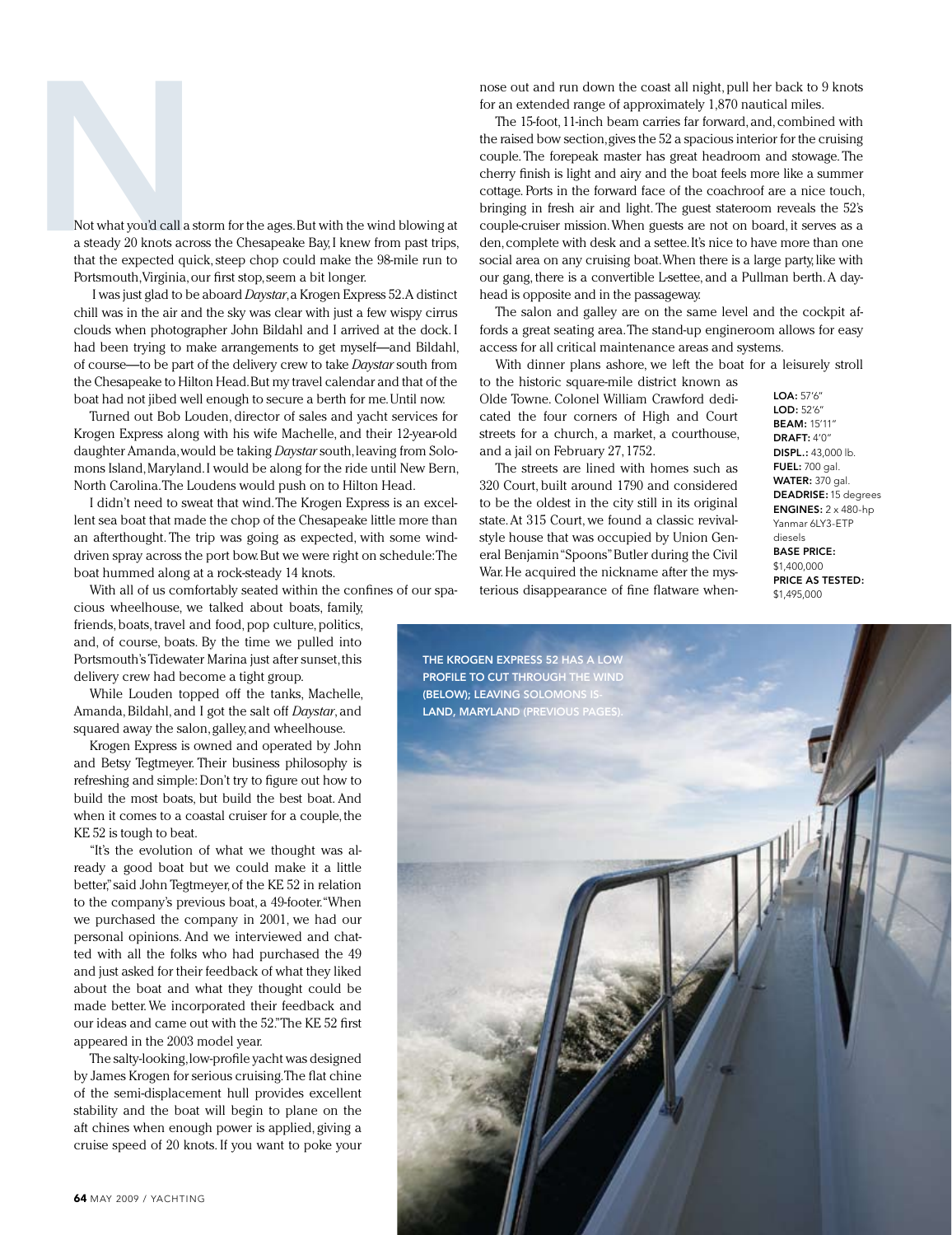





ever he "inspected" some of the local homes.

And at Washington and North Streets, there is a monument to Commandant Richard Dale who, after being captured no less than five times during the Revolutionary War, managed to escape every time. He was also first lieutenant under John Paul Jones aboard the *Bonhomme Richard.*

We had our fill of history, now it was time to satisfy other appetites: We dropped into Roger Brown's place on High Street right opposite the dazzlingly neon-lit, art deco-designed Commodore Theater. As the tasty chicken-wing and rib-bone piles grew higher, we lifted our glasses many times in friendly toasts.

We strolled back through the now-empty streets of Olde Towne and to the marina and *Daystar*. The ladies were given the forepeak master while I had the roomy starboard stateroom. Louden was able to stretch his six-foot, two-inch-plus frame quite comfortably across the elevated wheelhouse watch berth abaft the helm. And Bildahl happily took the cushy salon settee.



THE VIEW OF NOR-FOLK, VIRGINIA, FROM PORTSMOUTH LIGHTS UP THE NIGHT SKY (TOP). AMANDA AND MACHELLE SET TO WORK ON A JIGSAW PUZZLE (ABOVE LEFT). PORTSMOUTH'S COMMODORE THE-ATRE IS A BEACON TO NOSTALGIA BUFFS (ABOVE). EACH LEG OF *DAYSTAR*'S VOY-AGE ENDED IN AN INTERESTING PORT.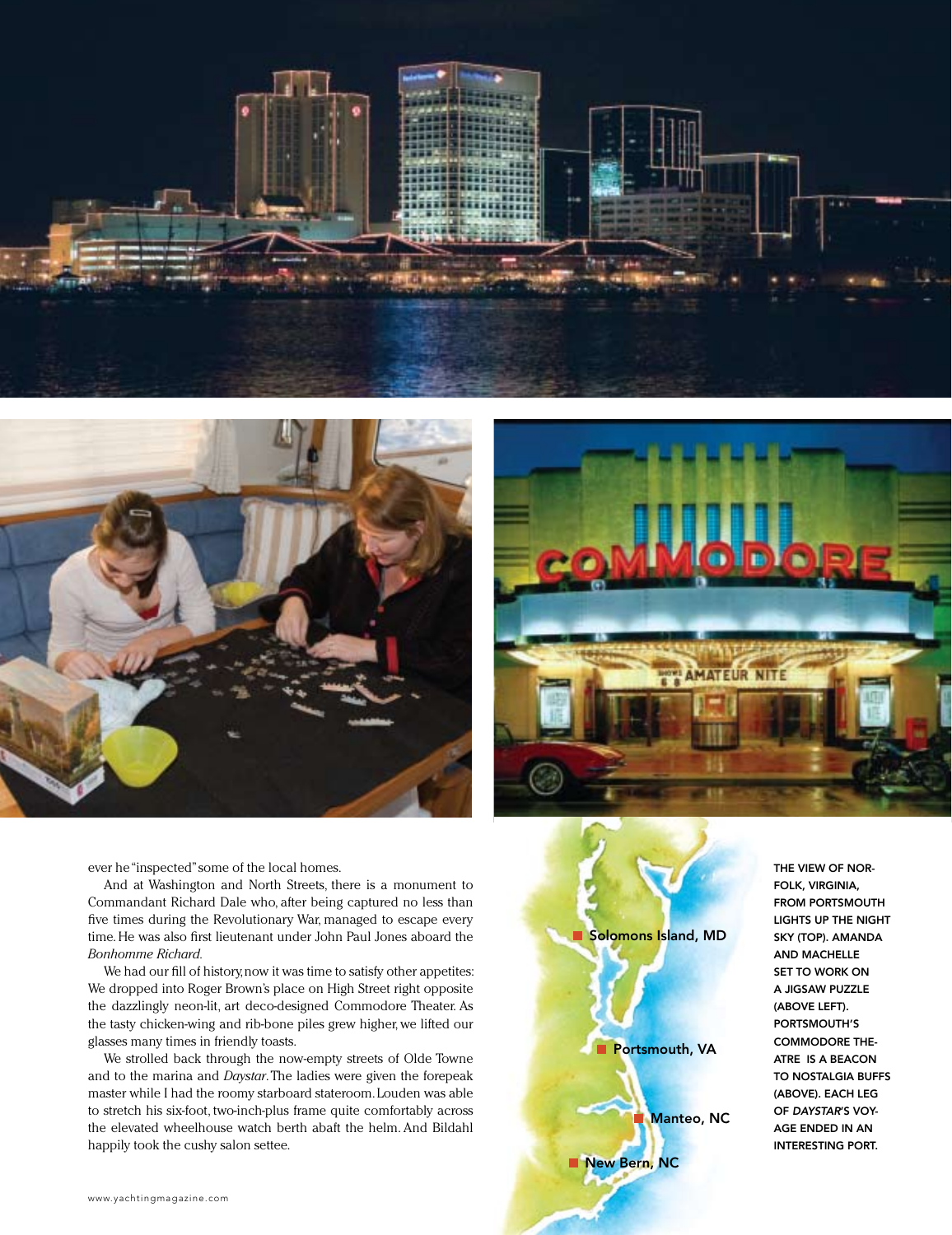## WITH THE SUN SHINING AND THE WIND ALMOST NIL, I SAT IN A COMFORTABLE CHAIR IN THE COCKPIT **AND TOOK IT ALL IN.**

PELICANS THRIVE IN THE WILDS OF THE OUTER BANKS (ABOVE). A BEAU-TIFULLY PRESERVED HOME REMINDS VISITORS OF PORTSMOUTH'S HIS-TORY (BELOW). A BIG PART OF THE U.S. NAVY CALLS NORFOLK HOME (OP-POSITE TOP). LARGE WINDOWS BRIGHTEN THE SALON (OPPOSITE RIGHT). AMANDA TAKES THE HELM AS BOB LOOKS ON (OPPOSITE FAR RIGHT).





THE SECOND STATEROOM CAN BE THE CRUISING COUPLE'S DEN.

As dawn came in a cloudless sky, we had 79 miles to cover to reach Manteo, North Carolina, and our berth at the Waterfront Marina. We had our choice of the bridge helm or the well-designed pilothouse. Often I only think of a pilothouse as an option when the weather turns cold. On our cruise, it certainly provided the perfect perch until the rising sun chased away the morning chill. But there are many of us that want to watch the amount of time we spend in the sun as well. The pilothouse has excellent lines of sight and enough room for a full array of electronics and paper charts. A watch berth aft keeps your mate within earshot while running long night legs.

We idled through the glass-calm waters, past the red-lighted marker "R36" indicating Mile "0"—the official beginning of the ICW. I gave it a well-deserved bottoms-up with a glass of orange juice. Off to starboard I could see the Portsmouth Naval Hospital, its hallways rumored to be haunted.

The ICW would wind its way for the next ten miles or so until we got to Great Bridge Lock, there to enter into the Albemarle and Chesapeake Canal before traversing the North Landing River. We would then cross Currituck Sound and into the tannin-tinted waters of North Carolina on our way to Albemarle Sound. The dark-tea col-